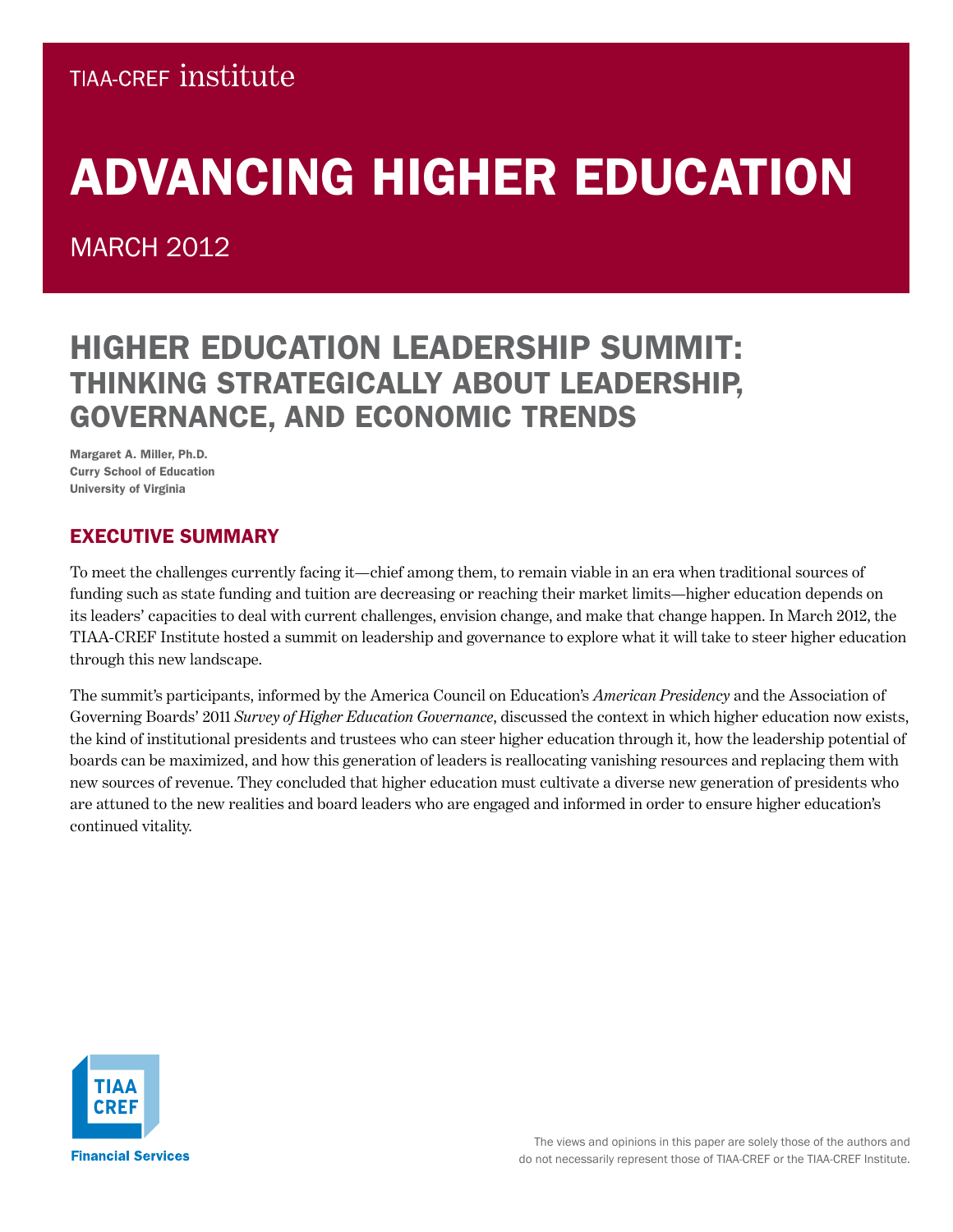#### **WELCOME**

Stephanie Bell-Rose opened the summit by reminding the participants about the mission of the TIAA-CREF Institute: to identify the challenges that are currently facing higher education leaders, especially trends affecting the financial security of individuals and institutions, and to provide examples of successful strategies for dealing with them. For this summit, the Institute made use of its knowledge-building partnerships with two associations—the American Council on Education and the Association of Governing Boards—and combined that knowledge with the business insights of TIAA-CREF leaders such as Roger Ferguson and Gene Flood.

In order to ensure a cross-fertilization of ideas and strategies across all of higher education, the attendees at the conference included the leaders of every kind of college, as well as the Institute's fellows. Among the participants were Hesburgh Award winner Eduardo Padrón and Scott Jaschik, editor of *Inside Higher Education* and panel moderator for the summit.

#### Opening Remarks

#### A Look Ahead: The New Higher Education Mosaic

### Freeman A. Hrabowski, III President, University of Maryland, Baltimore County

Freeman Hrabowski, III framed the summit discussion by asking, rhetorically, where anyone in the room would be without an education. It is the job of higher education's leaders, he asserted, to remind the public that we are where we are as a nation because of what we do in our colleges and universities. And the value of convening such as this one, he said, is that they offer a rare opportunity to reflect on what's working in this critical enterprise, what the challenges that face it are, and what to do about them. The day-to-day job of higher education leaders is too hard, with too little time for such reflection, without opportunities to gather together and share their knowledge and experience.

Hrabowski spoke about Maryland's strategy for dealing with the changing demands on colleges and universities. Several years before the current economic recession, the University System of Maryland asked itself how the System's institutions were doing with the money provided to them by the state and their students. Thus, when the downturn came, the System's cuts were mitigated by the credibility that it had accumulated with policymakers from having gone through this process. Adapting to the new economic realities was also made easier because the System had clarified its critical priorities: the achievement gap, sustainability, and economic competitiveness.

Several trends characterize the context in which higher education today is functioning, according to Hrabowski. Across the globe there is developing a learning society, in which those individuals and nations with advanced knowledge will increasingly dominate economically. In this context, it is disturbing that the United States, second in the world for citizens between the ages of 35 and 70 with college degrees, is only seventh for those with college degrees who are between 25 and 30.

At the same time, the development of technology has made it easier to reach learners: notions of space and time are changing dramatically. Competition from proprietary institutions, which now comprise 7 to 8 percent of the market and are here to stay, will continue to stimulate leaders of nonprofit institutions to explore distance learning and its role on their campuses. They need to employ integrative thinking in order to develop hybrid models that best balance old and new strategies for teaching and learning.

Given the challenge of increasing the educational capital of the country, it is the responsibility of higher education leaders, Hrabowski asserted, to develop a culture focused on creating their successors. But higher education does succession planning less well than business does. It needs to develop leaders with the emotional intelligence to deal with people of all sorts—to cultivate university presidents who understand and can explain their institutions' cultures, who can talk convincingly about the ability of a college education to transform lives, and who embody the values of their institutions.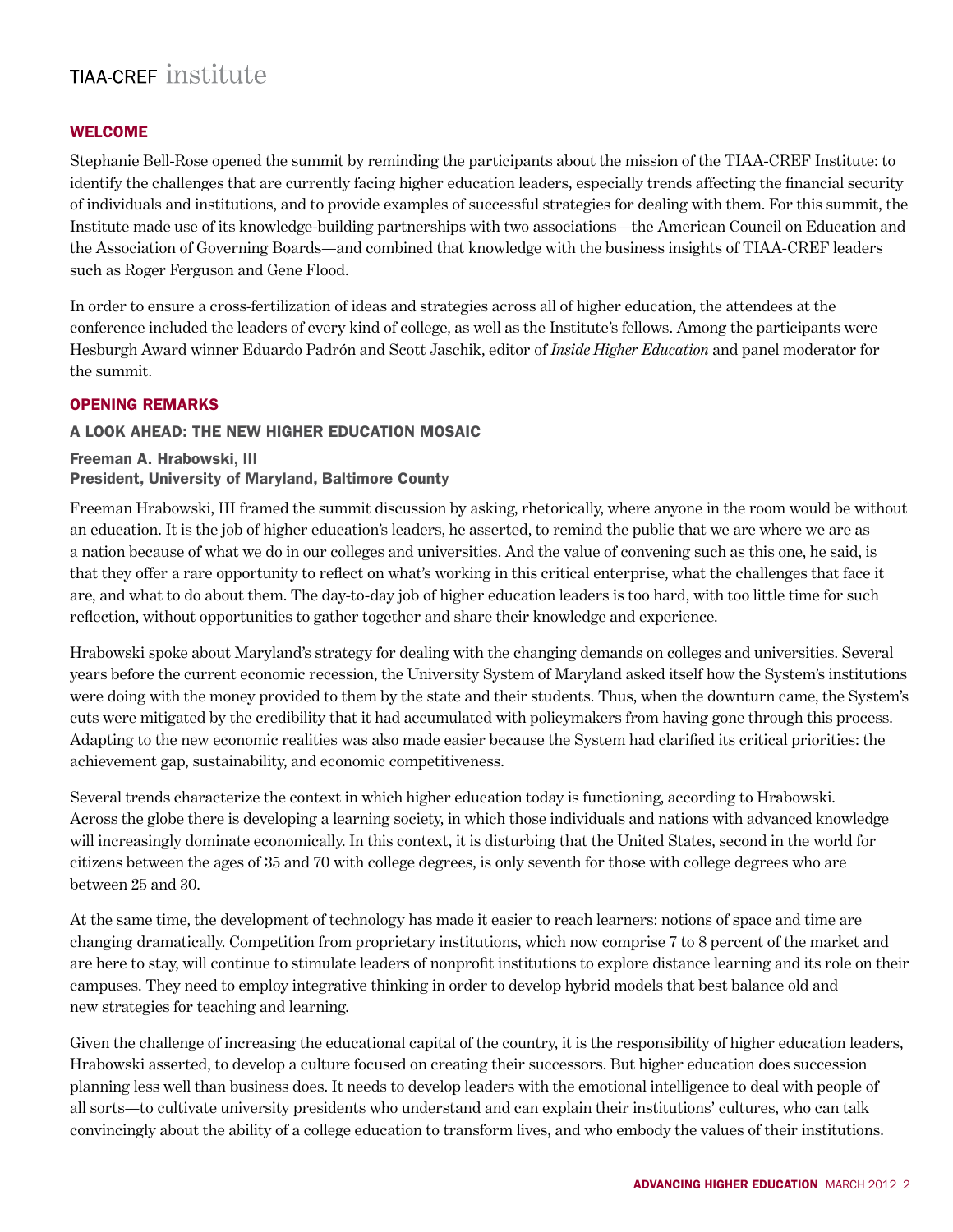But according to Hrabowski, business as usual won't get the job done, given the current and future resource environment. Higher education leaders need to rethink the traditional budget model and decide what to cut back and how to redistribute resources. In order to do so, they will have to decide what's most important to protect and what has to change. It will still be important to set a strategic vision, engage in ongoing communication, build consensus, and develop budgets. But he thought leaders will use a lot less paper in doing so, communicate instantaneously, and move at a more rapid pace.

New questions are also arising. How is higher education viewed by the rest of world? The challenge of building public trust has never been greater. How should we govern our institutions? College leadership is not, cannot be, of the command-andcontrol variety: "College presidents learn to beg with dignity," Hrabrowski said. And since people take everything college presidents communicate seriously, optimism is crucial.

In this time of change, it is worth remembering that in the mid-1940s, most college presidents thought that the GI Bill was a bad idea—John Maynard Hutchings said that it would turn colleges into "hobo jungles." College presidents need to push themselves beyond their accustomed conclusions—for instance, that problems with K-12 are none of higher education's business.

What are some of the things that leaders need to do to address the problems of the nation? Hrabrowski pointed to one: only 6 percent Americans have STEM degrees, and only 2 percent of women and minorities, who comprise 70 percent of the population, have them. While only 32 percent of whites who start with STEM fields finish, a mere 20 percent of minority students do. And it's the best students who are the most apt to leave. The culture of colleges and universities must change, as must how they teach and learn and their sense of responsibility for student success. Key to that success is making 1<sup>st</sup>-generation students comfortable on campus, since success for them is now harder than ever.

Education is about inspiration. "It is not in despair that I paint you that picture" of the one third of the nation that is "illhoused, ill-clad, ill-nourished," FDR said. "I paint it for you in hope, because this great nation, seeing and understanding the injustice in what I've talked about, purposes to paint it out in a different way. The test of our progress is not whether we add more to the abundance of those who have much; it is whether we provide enough for those who have too little." Today's college and university leaders need to paint the picture in hope, not in despair, Hrabowski said, since seeing that injustice, they will surely paint it out. "Our jobs are amazingly noble," he concluded.

#### **SESSION 1**

#### The American College President: What Are the Trends? What Are the Implications?

Gretchen Bataille Senior Vice President for Leadership and Lifelong Learning, American Council on Education

Sidney A. Ribeau President, Howard University Trustee, TIAA-CREF

Nancy L. Zimpher Chancellor, State University of New York

Eric Jones opened this discussion of the American college presidency by explaining that the publication that informed the session, ACE's *The American College President*, was funded by the Institute in order to provide guidance to TIAA-CREF for product development and service enhancements and to help shape the policies of campuses.

Scott Jaschik, the moderator of this session, opened it by reminding the audience about the careers of preeminent college leaders that have crashed and burned or been tarnished lately. Great institutions have taken hits as a consequence, he said, and many provosts don't now aspire to the presidency. But the many successful long-term presidents or those who have been in several presidencies prove that it is possible to do the job and do it well.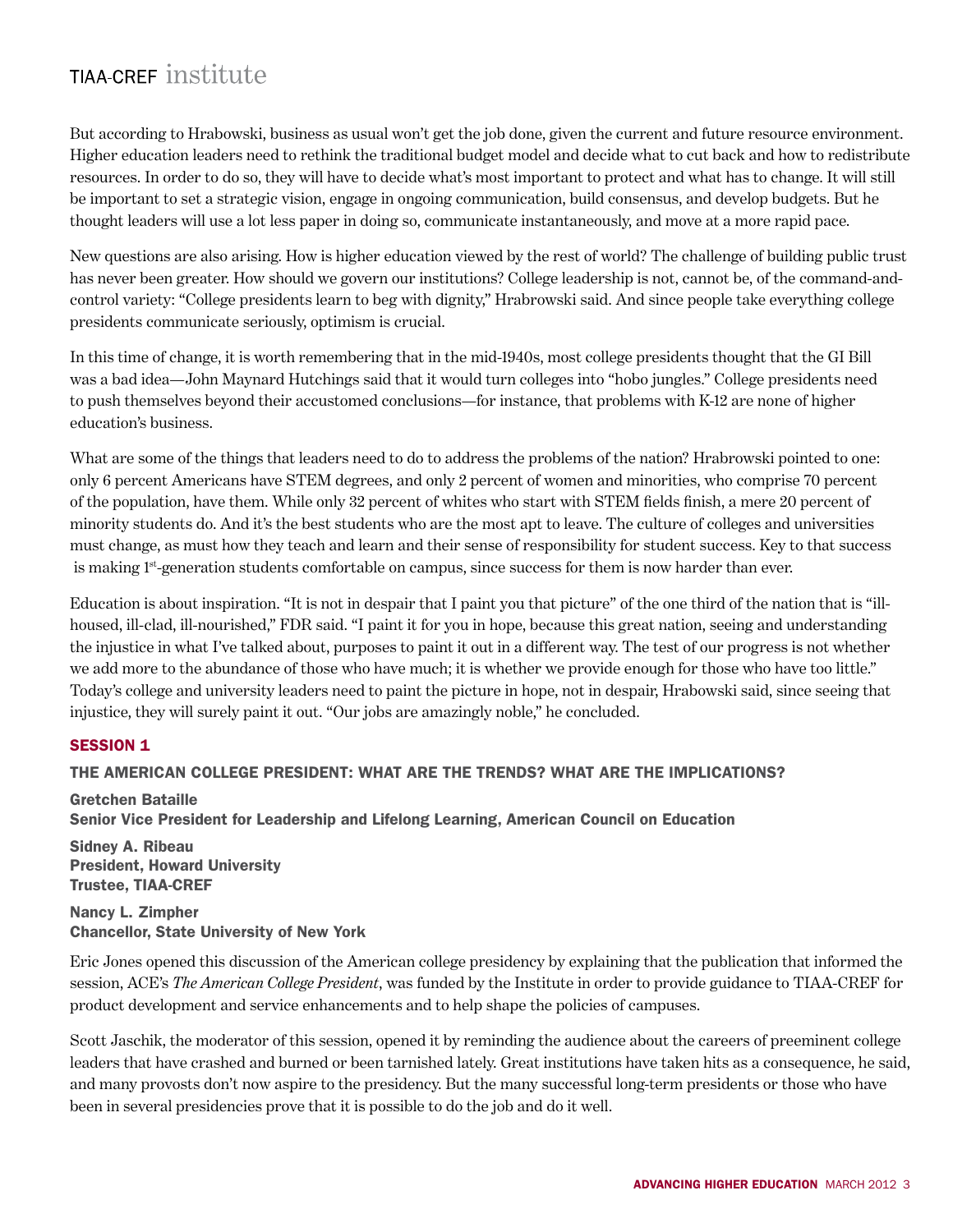With that, he turned to Gretchen M. Bataille to summarize the findings of ACE's survey of college and university presidents:

Who are the presidents?

- Average age:  $60+$
- Average length of service: 7 years
- Increasing share of women presidents, from 23 percent in 2006 to 26 percent in 2011 (4 percent women of color)
- Decreasing share of minority presidents, from 14 percent in 2006 to 13 percent in 2011, primarily in minorityserving institutions.

What are their career paths?

- 20 percent from outside higher education (up from 13 percent in 2006)
- Decreasing proportion of females in positions that lead to the presidency by institutional type (associate's to doctoral granting)
- Low percentage (15 to 18 percent) of minorities in positions that lead to the presidency in all institutional types.

Since relatively few CAOs intend to seek the presidency, the high number of projected presidential retirements presents a challenge for succession planning—but also an opportunity to diversify the presidency.

Nancy L. Zimpher then spoke about her experience as the first woman in her four senior administrative positions (when that doesn't need to be mentioned any more, she commented, it won't be). Loving complexity and ambiguity, she has gotten them in full measure: SUNY, her current institution, she described as an array of institutional types and a partner to CUNY and 163 independent colleges—with a history of neglect, prohibitions, overregulation, and deflated self-concept that has experienced transitional leadership during a period of devolution and decentralization.

So what was the remedy she found when she assumed leadership there? First came a vision and a bold and ambitious strategic plan: SUNY would be the economic engine that transformed the lives of New Yorkers. Infrastructure issues were addressed through shared services, consolidation, and an aggressive legislative agenda. Political support was crucial to the effort: Governor Cuomo introduced comprehensive legislation that included a five-year tuition plan, a commitment to maintenance of effort, and investments in doctoral programs and the other 60 campuses in the system.

Addressing the important task of diversifying the presidency, Zimpher commented that it is important not to cede responsibility to search firms to widen candidate pools: She encouraged the leaders present to use their networks to do so. Some other strategies that she has used include a new board policy on searches, an academy of distinguished professors who might move into leadership positions, leadership-development opportunities, and the recruitment of potential leaders to visit SUNY.

Sidney A. Ribeau provided a synopsis of his career as president of Howard University, which has gone from a board appointed by the governor to a self-perpetuating board of people who love the university. Ribeau was optimistic about future of the presidency: Students at Howard, he said, would aspire to be presidents if the position were demystified. He then asked, how do we create opportunities for underrepresented young adults to realize the breadth of the preparation required to take on that role, which includes finance, economic development (the value universities add to communities), and board relations? We can provide some of that, he said, by having student trustees and by introducing student leaders to board members.

Ribeau suggested that boards need to be more attuned to the need for talent development within their institutions and affiliated ones. He pointed out to the assembled leaders that there are students and senior faculty on their own campuses with potential and talent. They need to identify those people and convince them that the college presidency is a laudable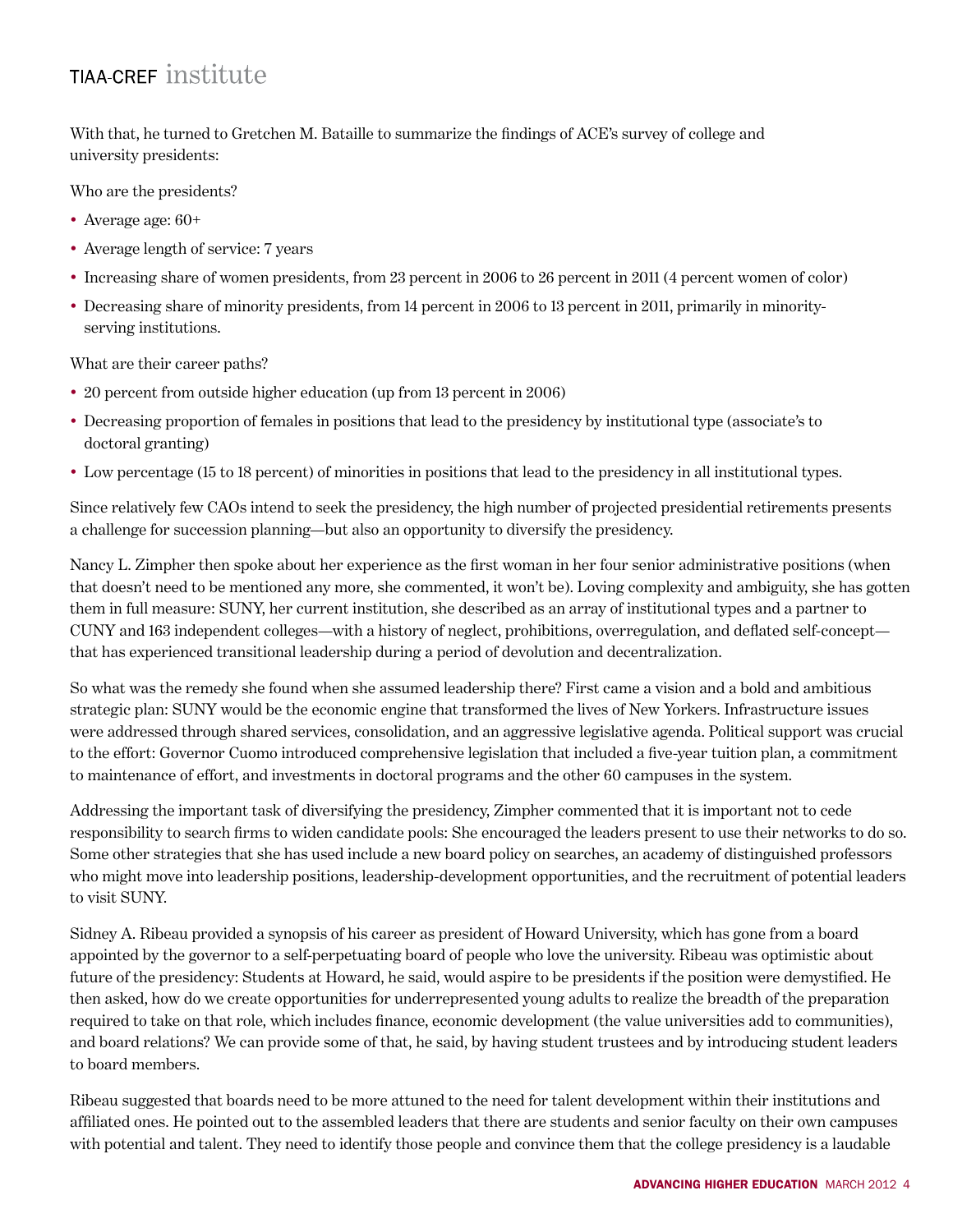career—that they could make a difference in preparing a generation of students to work in the global community. Presidents need to identify resources for that work, he said.

Students' knowledge of social media and the institutions, as well as their interest in telling the story, suggests that 20 years from now, the ability to manage technology and information dissemination will be key to their capacity to communicate effectively. The media is a partner in managing the brand of institutions and can help them tell their stories, according to Ribeau.

In the discussion that followed, Jaschik noted that the proportion of non-academic presidents has increased and asked Bataille what she thought it should be. She replied that we don't know—but we do know that they need to be prepared for the job, so ACE is starting an institute for new presidents for that purpose. Zimpher commented that you get that next job because you're good in the job you're in, but that the jobs are different. So once they're in that role, even presidents with academic backgrounds need a lot of help. Ribeau added that while the skills of leadership are transferrable, successful leaders understand the cultures of their institutions.

Jaschik then queried the panelists about how leaders can convince faculty members to go over to "the dark side" if they don't want to do what the president does each day. Ribeau suggested telling them that they can make a difference for hundreds of thousands of people. But what about the difficult parts of the job? Jaschik asked. How do you prepare someone for them? Zimpher answered that there is some nobility to the job, and that character and leadership can lead a president to good decisions regarding even such challenges as athletics. Jaschik pursued the issue by asking whether, when women leaders arise, there is a presumption that their gender is a deficit in regard to decisions about big-time athletics. Zimpher responded that gender balance in the leadership of the NCAA and more diversity in the commentators would address that issue.

In Jaschik's view, boards seem to have become more conservative since the economic downturn, leading them to pick experienced leaders, which leads in turn to a less diverse pool. Bataille agreed—in difficult times, she suggested, sometimes we want people who look like us, and college boards are mostly male. Ribeau commented that leaders now need a broader set of skills and business acumen, such as how to downsize. Boards might not see that in a candidate of color, but it might be there. They need to extrapolate from what the candidate has done to what she or he is capable of doing.

Zimpher maintained that committees always want to hire people who have done that job before. She recommended that instead, they look for a track record of action and accomplishments, the data to prove it, and the capacity to carry the message. Jaschik asked whether, when searches don't find such a person, boards should have more courage and say so. Zimpher suggested that when they find that they've shot too low, boards should describe the result not as a "failed" but as an "extended" search.

In the open question-and-answer period that followed the panelists' discussion, Jaschik asked the president of Fordham whether Catholic higher education has to take succession planning more seriously, because there are so few candidates "with collars." Since Fordham is more intentionally Jesuit now, the president responded, they have created leadership institutes for which they recruit people from all campuses who have accomplished things. But very few of them are Jesuits, he noted. He acknowledged the need to boost the numbers of women and people of color in that succession planning. But SUNY, he commented, could do the same. In the ACE study, it became clear that a number of seconds-in-command are women. This suggests that there is some gender sensitivity—that, for instance, having a male president suggests a need for a female provost. But the women are there for balance; their jobs are dead-ends.

A question about which organizations are the best mentors for presidents today led to mention of the Leadership Institute run by the College of Independent Colleges (CIC). Richard Ekman, president of CIC, commented from the floor that he was alarmed that so few provosts wanted to be presidents, which will perpetuate gender and racial imbalances. So CIC, in cooperation with the American Association of State Colleges and Universities (AASCU), has started a year-long program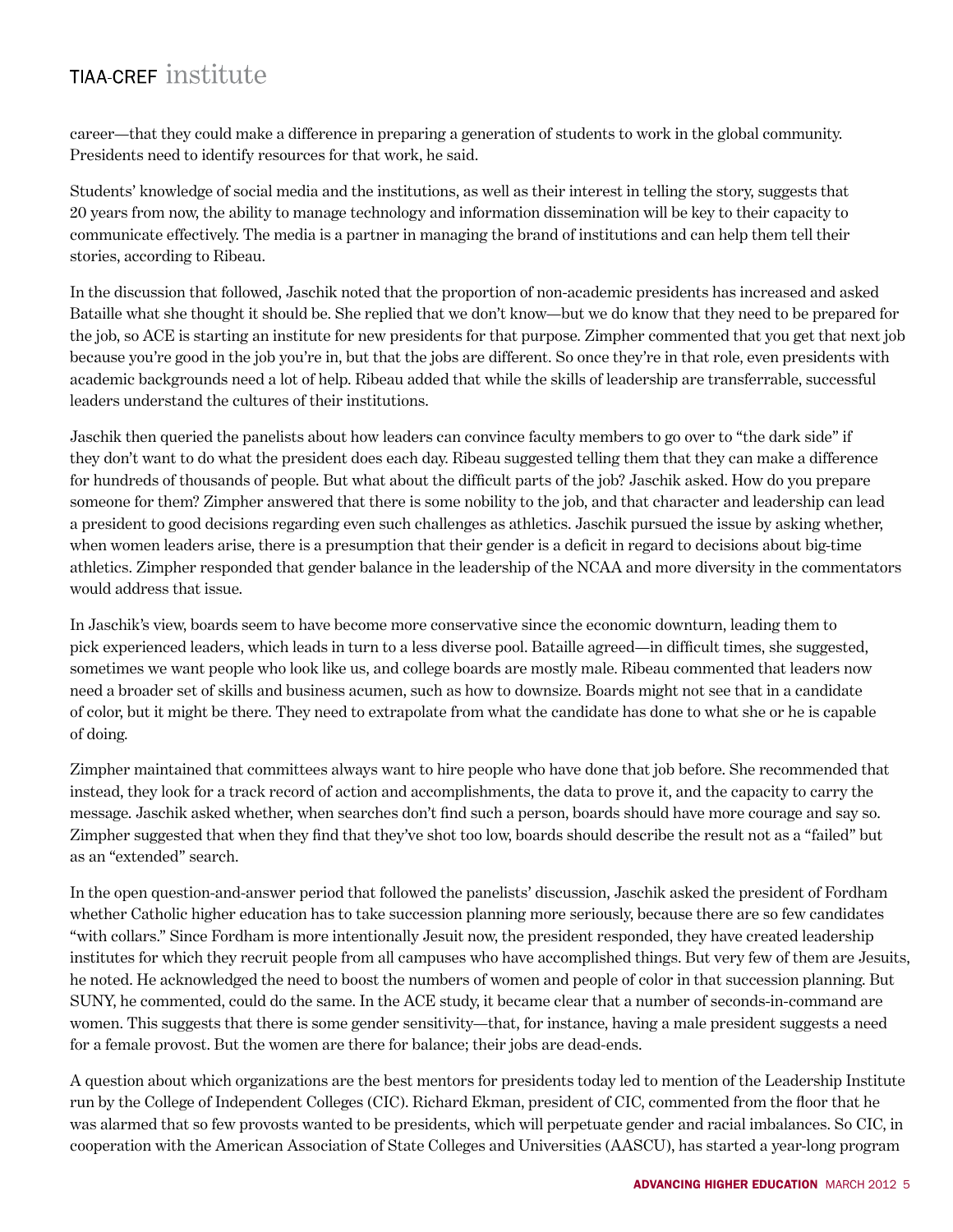to help vice presidents develop as leaders. They have received many nominations for the program. But many presidents, such as Bill Bowen, had already taken this responsibility on.

James Anderson suggested from the floor that the ACE researchers go beyond the data to tell the story about why underrepresented minorities don't progress to the presidency. The panelists replied that many boards are satisfied with a diverse candidate pool, especially in public searches, but that their interest in diversity decreases at the point of selection. Boards have a real responsibility to be sure that searches deliver at the end and to help the new president, which requires a rich board discussion.

Zimpher commented on the great barrier impeding leadership movement across sectors—for example, the move from an R2 to an R1 institution is not easy, even though the diversity in one sector could be resource for another, less-diverse one. An audience member said that boards need to educate search firms on what their institutions need.

The session ended with a story about one president who took the need to invest in human capital seriously. In 1970, Cliff Wharton created a presidential fellowship program: One undergraduate, one graduate student, and one assistant professor shadowed him, had assignments, and met with him regularly. He wanted to interest them in and affect their decision about careers in higher education. Three of those people became vice presidents, one became a chief finance officer, one ended up as a foundation officer, three worked in government, and four became university presidents. The job was not easy, but it was rewarding to see when individuals with talents and abilities proceed along a path that he had paved for them.

### **SESSION II**

#### Maximizing the Leadership Potential of Governing Boards

Janet Hill Trustee, Duke University Susan Whealler Johnston Executive Vice President, Association of Governing Boards of Colleges and Universities

#### Jeffry B. Trammell Rector, College of William and Mary

Susan Whealler Johnston opened the session on governing boards and their leadership responsibilities and potential by presenting the results of the Association of Governing Boards' 2011 survey of presidents, chancellors, and board professionals. One question they were asked was, compared to five years ago, how hard is it to get the people you want to serve on your boards? Some presidents replied that it was about the same, but 26 percent of private presidents and 20 percent of public presidents said that it was harder or much harder especially for colleges with smaller budgets. Potential board members face time constraints, but they are also aware of the accountability expected not just of boards but of their individual members.

Other highlights of the findings:

- About a third of institutions have a comprehensive risk management process in place.
- Boards are currently focused on finances, facilities, safety, endowments, and technology.
- Three-quarters of private institutions and 54 percent of publics do presidential and board assessment. Presidential assessments run at around 90 percent, and annual board assessments are growing in popularity.
- In considering presidential compensation, 70 percent of boards follow the guidelines recommended by the IRS.
- Half of the respondents said that they had restructured board committees to better align their work with institutional priorities. The most common change was the addition of an audit committee, probably in response to Sarbanes-Oxley and the Enron scandal.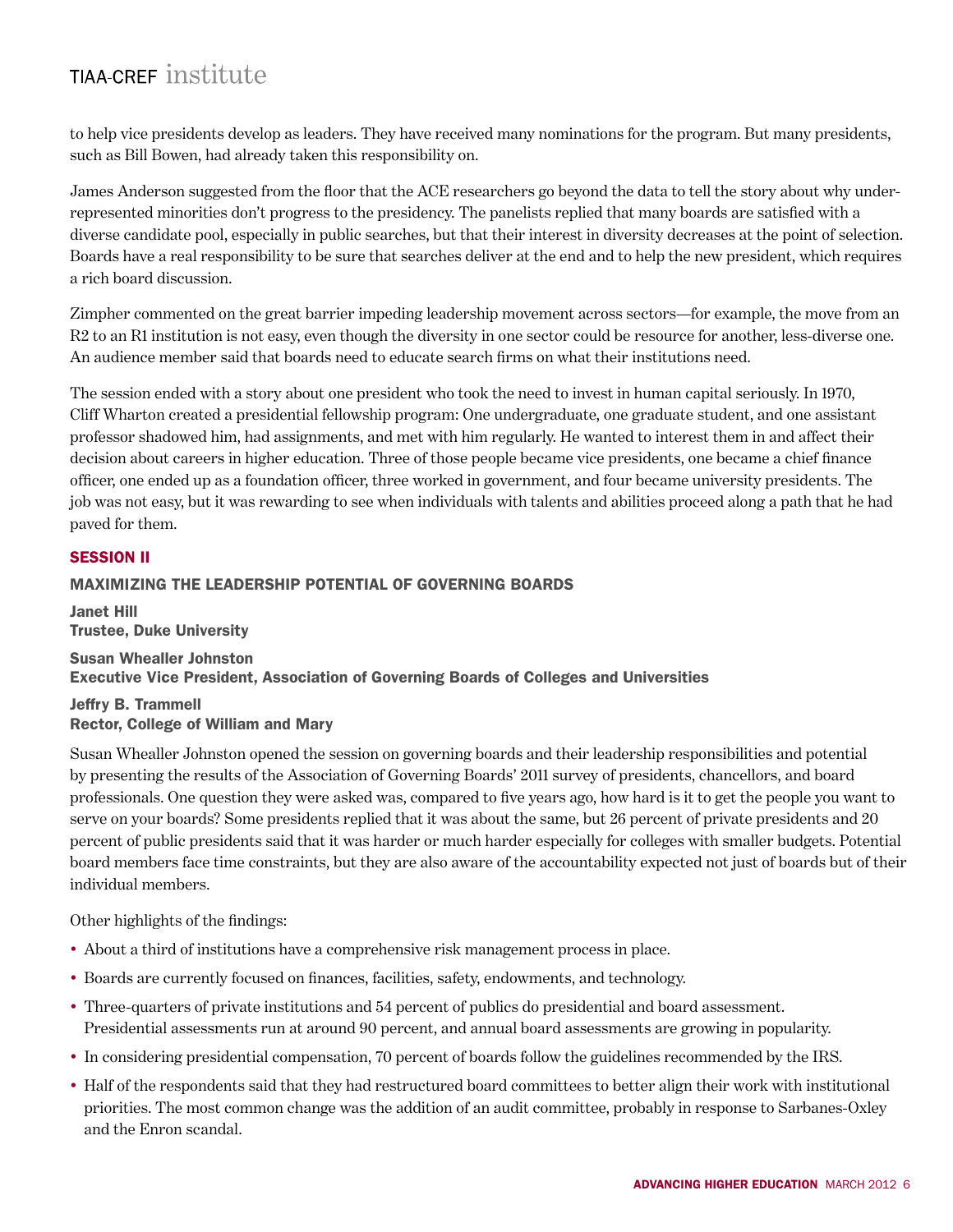In presenting these findings, Johnston observed that while accountability pressures are making it harder for boards to secure the members they want, the good news is that higher education is strengthening its governance systems and accountability, and better practices are more prevalent—although less so at smaller institutions.

Board engagement is seen as key to the effectiveness of governance, and the majority of respondents said their board members were engaged with both the board and the institution (although again, smaller institutions had more trouble accomplishing this). Overengagement (a tendency to micro-manage in the areas of finance and facilities, for instance,) is more prevalent among publics, whereas underengagement (e.g., in fund raising or risk assessment) is more common on private boards (20 percent). About a third of the respondents said that their boards didn't understand the institutional budget. Nevertheless, 60 percent of the public presidents and 55 percent of the private ones said they did a good job in allocating resources.

When asked how they would like their boards to improve in engagement, respondents listed being better prepared for meetings and noted the need for ongoing board education and for smaller boards.

Janet Hill spoke about her experience serving on nine corporate boards, plus the boards of Duke University, the College of William and Mary, and Wellesley College. Higher education boards are changing, she maintained: They now expect more than donations (although these are still important). Active board engagement is critical to the success of individual colleges and universities, she said, as well as to the future of higher education. Even corporate boards are not as "buddybuddy" as they once were. Both they and higher education boards now require more accountability and responsibility from members. She also noted the presence of young trustees, but she said that 30-45 year-olds were missing from most boards.

Hill commented on the AGB survey's findings. Although they indicated that larger institutions generally had more engaged boards, that had not been Hill's experience. She acknowledged that board recruitment is hard, but she added that a school doesn't want members who don't want to be accountable. Time commitments can indeed be a problem, she said—too much is asked of busy business people (two-day meetings, she thought, are "grueling" but doable, even though boards could use more time). Hill thought that the survey might have missed one risk: the one to the college's brand, as demonstrated by the Duke Lacrosse incident. Another is the difficulty in replicating reputation, as Duke is discovering as it builds a campus in China.

Finally, Hill agreed that the pursuit of board inclusiveness is not over yet and should be continued. She concluded her remarks by saying that boards may need a term limit and a retirement age. She also maintained that large plans should be thoroughly vetted by the board before a project goes forward. And she argued that it was important for keeping the "student" in "student athlete."

Jeffrey B. Trammell began his remarks by noting that Thomas Jefferson embodied the value of a liberal education, which (incidentally) he had received at the College of William and Mary. Speaking about the value of diverse board membership, Trammell remarked that he was the only openly gay rector that he knows about. As is the case in many states, board members in Virginia are gubernatorially appointed. Notwithstanding the fact that they are they are traditionally not partisan, they bring certain attitudes with them—but those attitudes typically don't differ much, whether they are appointed by a Democratic or Republican.

The overriding issue in Virginia these days is the reinvention of the financial model in a de-investing state. In order to educate students at the current level of resources, William and Mary needs \$4,000 to \$5,000 per student beyond tuition revenues and the state subsidy. The board is currently working on new sources of revenue, but the size of the problem has them focusing on the issue of identity: What are we — they will need to ask themselves from now on—a private or a privately funded public institution? Boards need to help presidents create a sustainable financial model, Trammell remarked, include among their members a human resources person, and align their committees with institutional need e.g., public institutions should have an alumni committee to encourage graduates to act like private alumni. Colleges like William and Mary need to pursue more philanthropy and charge market-based tuition.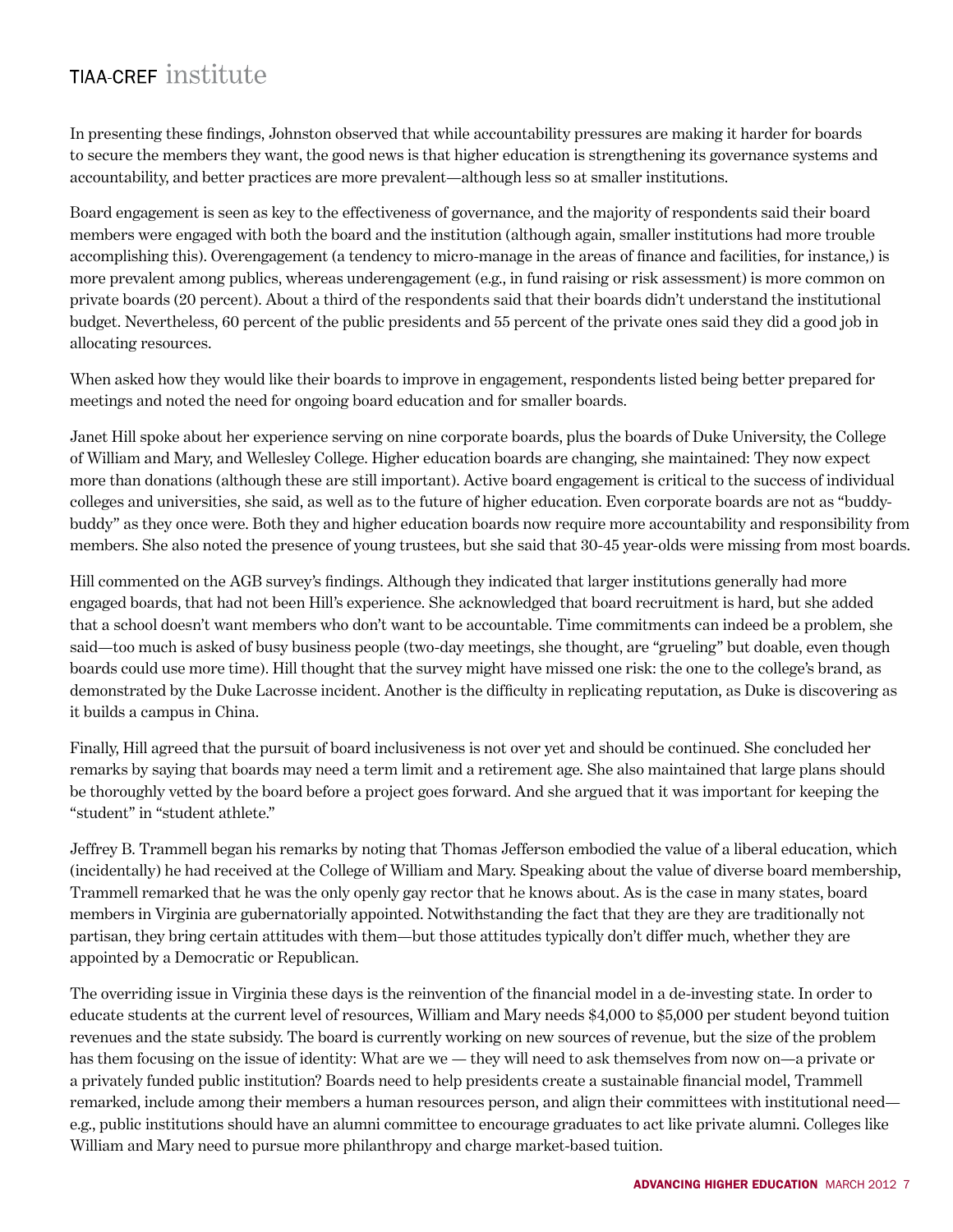S. Georgia Nugent responded to the question of how and why boards are changing. They have changed, she said, due to oversight pressures that have increased as the demand for accountability has intensified. Members have a new responsibility to be advocates for higher education. When presented with counter-intuitive rankings and institutional grading systems or the complexities of admissions and financial aid, they are apt to be confused. So they need to be very well informed, by means of a "well-curated" flow of information, not just about their own college but about the sector and all of higher education. Board meetings should be run as seminars rather than as committees reporting out, Nugent opined.

Presidents are suspect as advocates for institutions, Nugent remarked, whereas trustees have a vantage point outside the institution and can challenge the conflicted message that is coming out in the media: Higher education isn't any good, and our citizens need greater access to it. They need to mobilize alumni and tap into their satisfaction with their liberal arts education. They need to engage not only with the campus but with the public.

Trustees are not watchdogs, Nugent declared; they are partners—50,000 volunteers who love their institutions.

Jaschik then asked the panelists what they made of the criticism of boards—that they are not diverse enough and so on? Trammell responded that if we allow the status quo to continue, we will shut out new and talented people. He suggested farm teams, where promising potential board members can get training to join leadership boards. Hill added that it would be good to have more parents on boards.

Jaschik posed the question of whether responding to public criticism (e.g., about "lazy faculty") was a trustee role. Trammell opined that boards need to both defend higher education (it is creating skilled worker and innovators, he said indeed, the nation is not spending **enough** on those things), and simultaneously acknowledge that colleges and universities have to innovate and be more efficient. Hill added that higher education is currently pricing itself out of the middle-class market. Trustees need to step up, she asserted, by not restricting every dollar they give. Trammell concurred, saying that institutions, for their part, need to show that every dollar they invest is going to create the people who will create the future of the economy.

Turning to the audience, Jaschik asked participants whether they shared with their boards the dangers their institutions face and whether the boards want to hear about them. One said he shares them with the chair and the executive committee. But not every issue needs to be discussed by the whole board. Another said that transparency of this sort is increasingly the case. Trustees care, and they bring a diversity of talent to bear on institutional problems.

Jaschik wanted to know if there were distinctions between kinds of boards—for instance, between campus and system boards. Britt Kirwan, president of the University of Maryland System, remarked that when you have 12 institutions, it increases the responsibility to communicate. Another audience member commented that appointed boards can be political, and sometimes they have a political allegiance. Morever, there can be a leakage-to-the-press problem. So it is possible that board cultures may not be constructive.

Prompted by Jaschik, the panelists returned to the question of board engagement. They had said that institutions need more engagement from their trustees, given the issues. But they had also acknowledged that engagement can become micromanagement. Trammell elaborated on his earlier remarks by saying that it depends on the dynamics of the individuals. Expertise may be useful, but the challenges of board over-involvement are nevertheless real; on the other hand, he wishes that some members would do more. His recommendation to board chairs was to get their talents out of board members "in the right way." Hill added that some individual board members give too much attention to athletics, but that they can be advocates for the history department; for example as well.

Jaschik returned to the issue of how important it is for trustees to know about higher education as a whole. Trammell considered it important, although he thought that his perspective might be specific to William and Mary. He thinks that institutions don't do a good job of helping board members understand the larger landscape. Hill remarked that toughest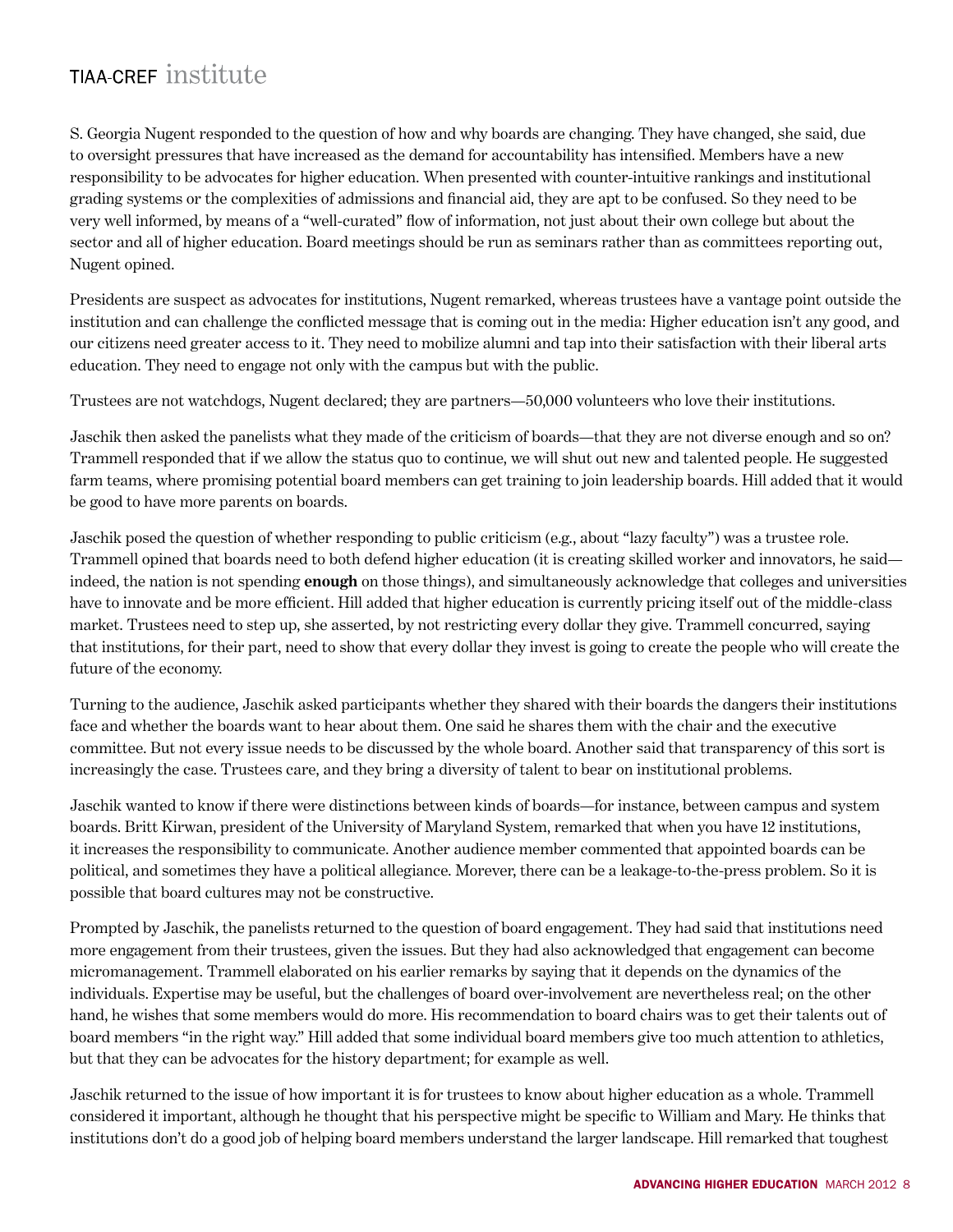questions tend to come from young trustees (21 to 30 years old), who can be very forward thinking. That comment led Jaschik to ask the audience how many of them had student trustees. A number of hands were raised; some audience members said that they have found student trustees very helpful.

Hrabowski pointed out that a study from Chapel Hill said that a smaller proportion of educated conservatives believe in science and asked what role institutions should be playing to educate students to be as enlightened a citizenry as possible. Hill added that a lot of money has been spent to convince the American public that climate change isn't real. Colleges and universities have a special responsibility and more of a challenge now, she said, because politicians and the media have done a disservice to this country in encouraging a distrust of science and empirical evidence.

#### **LUNCH**

### Economic Challenges and Opportunities and Higher Education's Role in Driving American **COMPETITIVENESS**

#### Roger Ferguson President and CEO, TIAA-CREF

Roger Ferguson spoke to the assembled company about the economy of US in 2012 and its implications for higher education. Currently, the nation is struggling to emerge from a recession, and there is some evidence of progress. But there is also reason to be worried about headwinds, Ferguson said: We live in an interconnected world, and Europe is still progressing much more slowly if at all, in part due to the handling of its weaker economies in a way that has created uncertainties. At the same time, there has been a slowdown in China, whose growth has gone from 9 to 7 percent; a hard landing is not likely, he thought, but is not impossible. Japan is holding steady, while Brazil's rapidly growing economy is slowing. Policymakers (the Federal Reserve, the European Central Bank, and national banks) have reacted aggressively in this environment, and Ferguson sees recovery ahead.

But there are internal as well as external headwinds, according to Ferguson: the dismal labor market and the depressed housing market, which has taken such a beating for so long that many properties are under water. Since they generally constitute individuals' biggest asset, the devaluation of these investments makes it hard for people to move. Moreover, debt in this country is too high, which means that individuals try to save more and spend less—but since growth is dictated by consumers, it is slowed by this behavior. Finally, equity and bond markets are volatile, and the future is uncertain in this regard. Consumer confidence has been low for a long time—but as markets turn, confidence will grow. In short, Ferguson sees slow growth against significant headwinds.

Then Ferguson turned to the longer-term picture and the macroeconomic impact of the aging population: The boomers are turning 65, and the fastest-growing group is 85+. But we are not alone in having this problem—it is a global issue. The Japanese are much older than we are, as are the Chinese, South Koreans, and Mexicans. India has a sizable younger population, but the problem extends to Western and Eastern Europe and Canada. Longevity is increasing due to health care and research at a time when worldwide, there is a decrease in fertility. The replacement ratio in the US is driven by immigrants.

This increase in the dependency ratio creates a fiscal problem—Social Security, Medicare and Medicaid, and the retirement age are all creating social and fiscal tensions. How much are we willing to tax ourselves to pay for these social services? Ferguson asked.

As states and the federal government understand the challenges, they cut back in higher education. From undergraduate education to research grants, resources are all constricted. So what is the role of higher education in helping us get through this crisis? It is education, according to Ferguson, that drives the increase in productivity in America that has fueled the growing US economy and increased individuals' economic well-being, social stability, and other societal goods.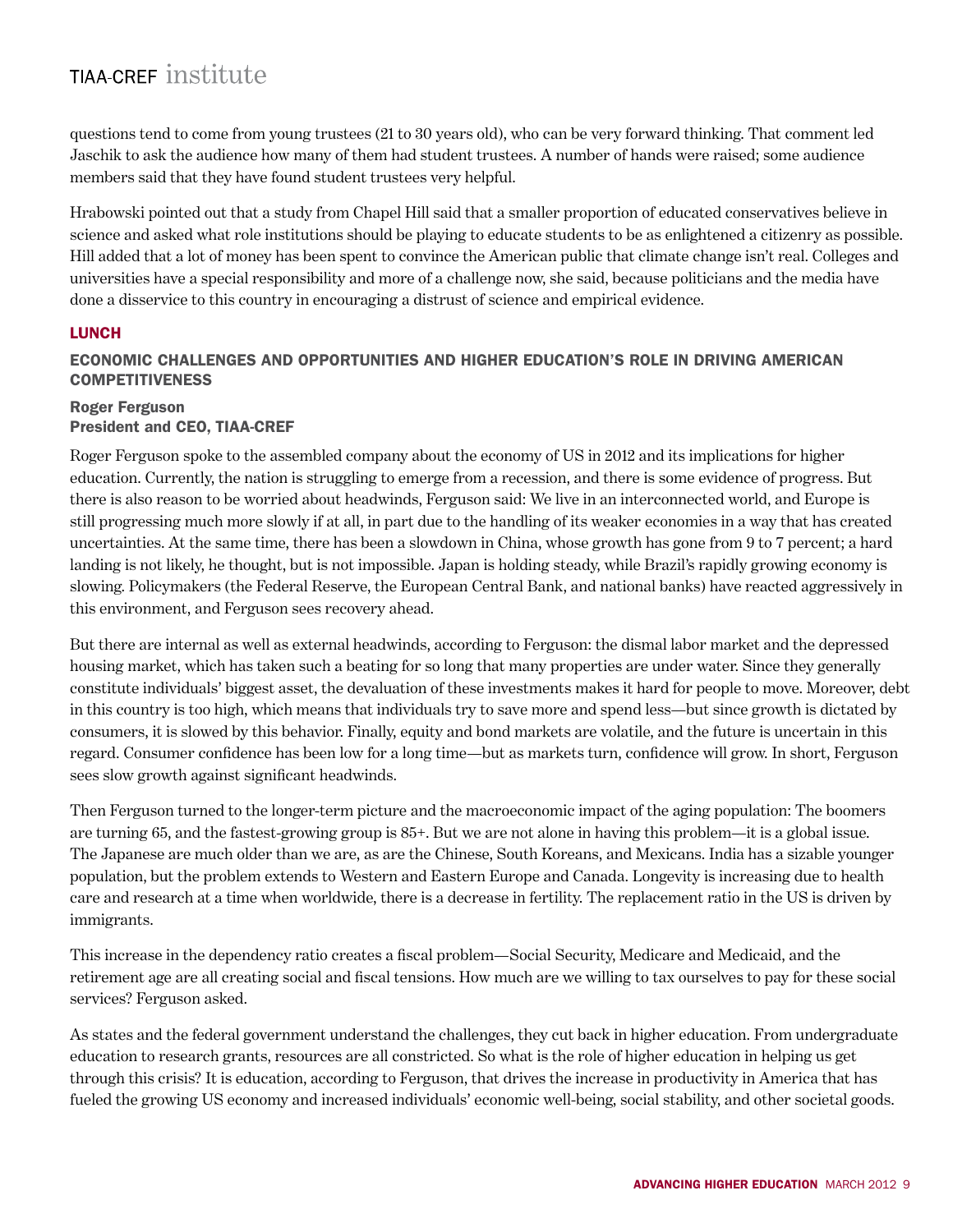Ferguson's prescription for higher education has four parts:

- Colleges and universities need to understand what allows people to learn better in their classrooms: One hour of teaching needs to equal more than an hour of learning.
- Higher education needs to focus on the STEM disciplines, but he urged the assembled leaders not to ignore the humanities and the social sciences, which create critical thinking, empathy, and a sense of the historical context.
- Next, he urged college leaders to work with K-12. Other economies have produced teachers who have mastered the subjects they teach, he said. How do we create a generation of teachers who are experts in education *and* in their disciplines?
- Finally, Ferguson argued that higher education needs to find a fit between what businesses need and what it produces. Colleges and universities need to educate people to be employable right after graduation, and they can only do this by reaching out to businesses.

In the remarks that followed his talk, Ferguson elaborated on several of his points. One participant observed that income disparities are leading colleges to increase the tuition of anyone who can pay in order to cover those who can't. Ferguson acknowledged the strain on middle-income students and commented on the importance of higher education to them and to lower-income students by observing that there are few middle-income jobs available to high school graduates. He recommended that institutions reach out to alumni to subsidize scholarship, continue to put pressure on the federal government to help cover tuition costs, and graduate tuition according to students' ability to pay.

In response to a question about how higher education should deal with the increase in student loan debt, Ferguson remarked that we need to create loans that are consistent with what people can pay when they graduate. This entails rethinking our approach to loans by creating strategies such as loan-forgiveness programs. He commented that we need to do this because higher education is in the public interest, since it creates a public good.

One audience member voiced concerns about 529 plans. Ferguson was positive about them. He said that getting people to save is a "glimmer of hope." "Our society is too driven toward consumption," he added, "and these programs get people focused on education and send the message that you can save for your own re-education."

Ferguson concluded his remarks by observing that a belief in education as a road to the middle class is beginning to erode in the communities of under-represented minorities. They need role models, he said. It takes a lot of hard work to convince people who don't look like they're part of the mainstream that they are.

#### Session III

#### Economic Considerations for Academic Leaders: New Business Models

Eugene Flood Executive Vice President, President of Diversified Financial Serves, TIAA-CREF Trustee, MIT

Sharon P. Smith President, University of Pittsburgh at Greensburg

#### Teresa A. Sullivan, President, University of Virginia

In the summit's last session, Eugene Flood briefed the assembled higher education leaders on the global economy and its implications for endowments and planned giving. Over the last several years, he commented, the developed world economy has been slowing—it is currently growing at a rate of  $1$  to  $1\frac{1}{2}$  percent, while the developing world's economies are increasing on average by 7 percent. People are reducing debt levels and increasing saving, he explained—and savings need to grow even further. Corporate debt as a percent of total assets is at low levels and cash is at record levels, leading to a ½ to 1 percent drag on the economy over the next year or year and a half. Meanwhile, Europe's debt situation has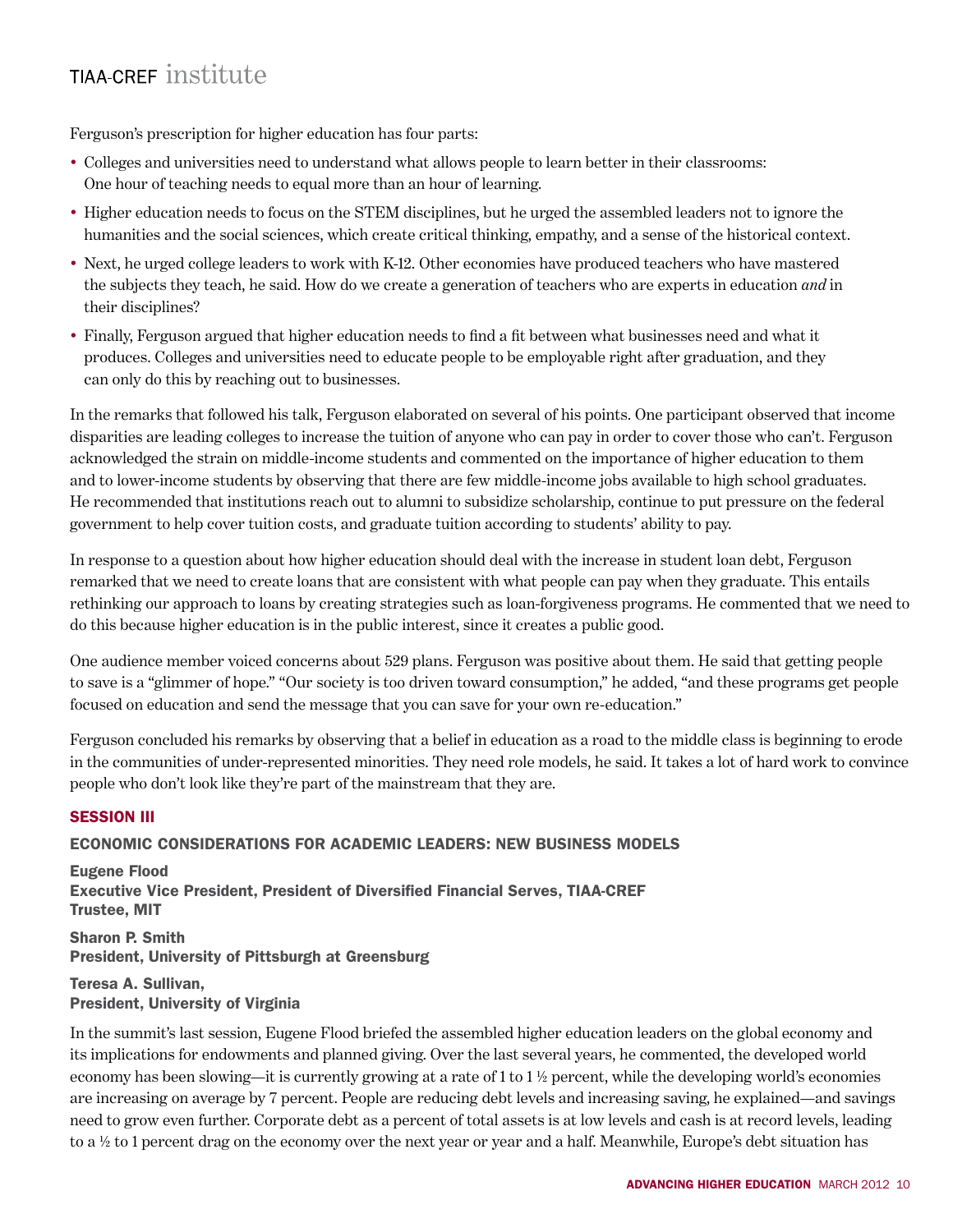created economic uncertainty—while the European countries are digging out that uncertainty slows job development and investment. The United States' exposure to the problem is relatively small, but the psychological impact is pronounced.

The budget deficit, Flood explained, comes down to political questions: Which costs must be borne and who will bear them is a political decision. US debt is now at 100 percent of GDP. To reduce it by 15 percent would take a political consensus to shrink it by 1 percent of GDP a year for 10 to 20 years. Two-thirds of that reduction would come in the form of cuts to services, Flood hypothesized, and one-third in higher taxes, creating a 1 percent drag on the economy.

Flood then turned to endowments. Since the Great Recession, he noted, their value has moved up, then down. When growth is low, interest rates are lower and markets underperform. Endowments that want to hit 7 percent will find that hard to manage, since average five-year returns have done so.

Looking for higher returns will entail higher costs on endowment functions, Flood cautioned, since financial talent is hard to find and scrutiny has toughened. Institutions need to have a global investment focus, including the developing world. Diversification is difficult, he explained, because systemic risks are intertwined in assets classes. Leaders need to find those that perform well in down markets and that are uncorrelated with others. Too, managing illiquidity is harder than we thought. All of this cannot be done with volunteer trustee help.

The aggressive economic policies of the past three years have led to worry about future inflation, Flood noted. Endowment teams are trying to find investments that will protect their institutions: energy, food, land, and commercial real estate. Specialists in these areas are hard to find, however. Consequently many colleges and universities are looking to an outsourced CIO model, in which the institution hands over a part or all of its endowment investments to an outside team to manage, either as a pooled fund or customized by institution. TIAA-CREF has such a service.

TIAA-CREF also manages planned giving, Flood explained. This is an area of development that has been increasing, 82 percent of campus leaders said in a recent survey. There are multiple reasons for its growing importance:

- donor demographics: donors are aging, but they want to hang onto their money longer, which leads to more life-income gifts and more complexity.
- the increasing share of wealth controlled by women; they need to be approached differently, which requires retraining and re-staffing.
- more gifts by couples with distinct views, which requires institutions to build relationships with both.
- more single people, some of whom accumulate more money but others of whom have more complicated obligations and less wealth.

In addition to these trends, Flood, explained, there are more economic complexities in the development function. Gifts are up off the lows, but they take more complicated forms (e.g., intellectual property, stock, and gift annuities). Less worrisome to CEOs is the possibility that tax rates might rise and charitable-giving tax advantages decrease, since they believe that "it's all about the story." Finally, institutions are seeing a shift from major to planned gifts.

Teresa A. Sullivan then talked about what the search for the University of Virginia's president that resulted in her appointment revealed about institutional concerns. Traditionally, faculty members on search committees have not looked for financial leadership. But that has changed, she said, because of changes in expenditures (we spend less today than we did in 1989 to educate students) and revenue streams (as state support has dwindled, public institutions are developing other revenue streams, such as philanthropy, hospital revenues, etc.). Dollars aren't fungible, she commented—state money is one thing and earmarked endowment money another. Moreover, institutions have increasingly heterogeneous labor forces in different pension plans and governed by different policies. Regulation has increased, as has the burden of compliance with NCAA, state, and other regulations: The University of Virginia has 1 ½ positions dedicated to handling FOIA requests alone.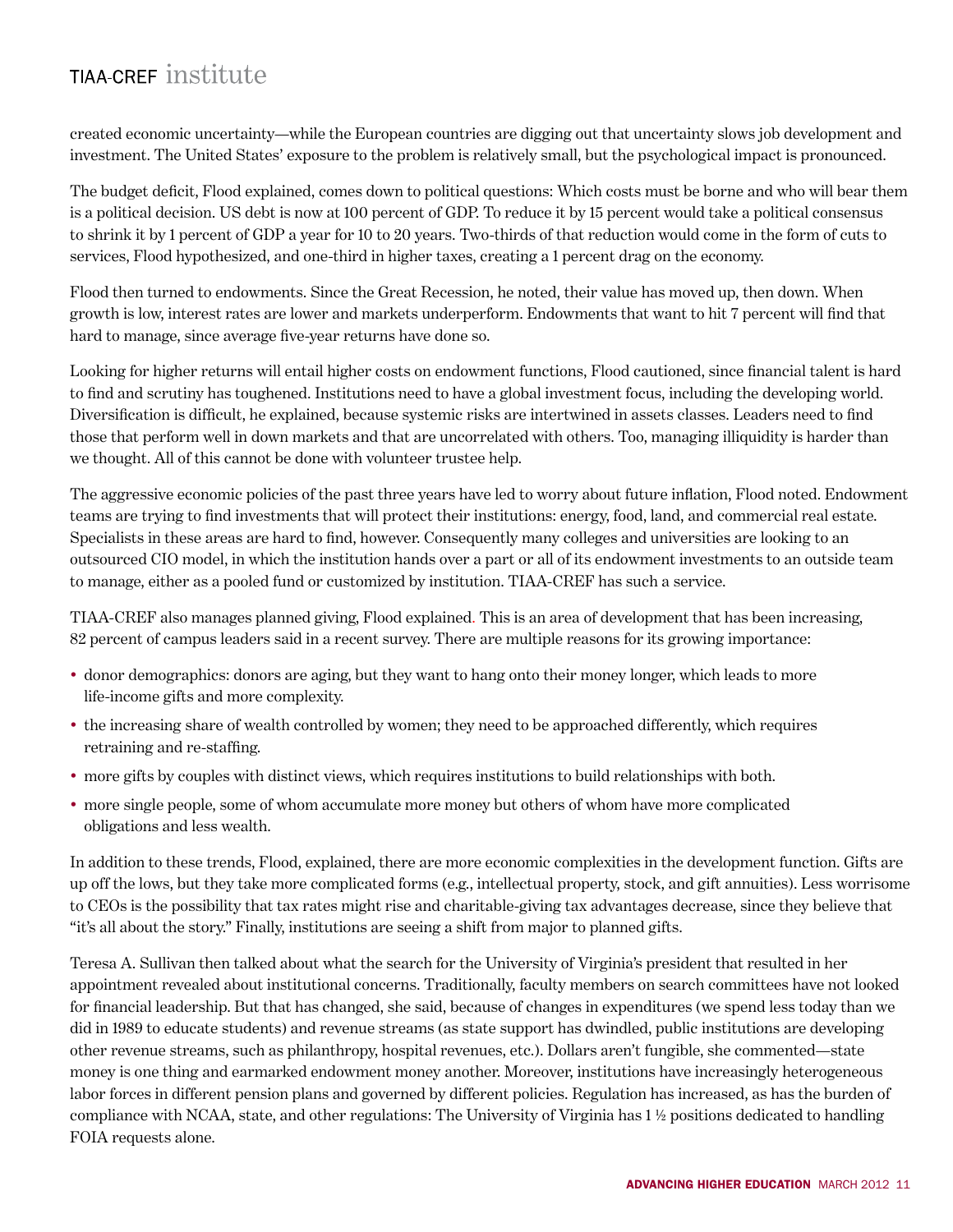So we need to behave differently, she argued. State institutions are not fully public or private—instead, they are a mix. Presidents need to educate stakeholders about their institutions' financial realities, decentralize internal budget processes, and think of spending (e.g., on faculty hiring) as investment.

Sharon P. Smith then described a "stunning" change in the attitude toward higher education in Pennsylvania, in which public institutions have absorbed \$100 million (29 percent) in cuts over the last couple of years. All revenue streams are changing, she explained, and institutions have made one-time investments with stimulus money to make one-time investments; they have also taken cost-reduction measures such as going increasingly paperless, going trayless in food services, reducing course supplication, and managing class sizes (more are middle sized now). Some investments have also been necessary: Retention is cost-effective, so her institution has now put an early-warning system in place (Mapworks).

Smith then turned to the input side of the equation. Demographics are in decline in PA, so the university is looking further afield (although this strategy is politically ticklish). It is also paying more attention to the needs of non-traditional students. There are lessons to be learned from the for-profits, she argued: adapting, scheduling and accessibility, for instance. It is critical that institutions be flexible and adaptable, she opined, and that they consider student preferences to be important.

Smith concluded her remarks by commenting on the aging faculty and staff. Younger faculty are not necessarily cheaper, she cautioned, and faculty retirement incentive plans generally work for those who plan to retire anyway. She encouraged the leaders present to look for other incentives for retirees, such as health insurance or office space. She also recommended that they increase the vesting period for post-retirement benefits.

The discussion that followed this panel presentation began by focusing on the relationship between public institutions and the state. Since the University of Virginia garners twice as much money from philanthropy as it does from the state, Jaschik asked Sullivan whether it makes sense to let the state control what the university does. Her response was that the state will do that anyway: A good deal of the political effort the university expends in Richmond is to kill legislation. So is this the "new normal" in state support? Jaschik continued. The governor has asked for new money, Sullivan answered, but the net is not likely to be much. A return to the funding levels of the 1970s is not likely, in her view.

Jaschik then turned his attention to free online courses with no credit and asked about the impact of high-quality content that is provided for free. Sullivan argued that higher education needs to learn about what can be learned this way and what has to be learned in the classroom (after all, parents have decided to send their children to campus). Smith agreed: Outcomes such as job placement, she said, come with college experience and certification. Flood added that online courses are like textbooks—a very different experience than being engaged in debate with a professor.

Jaschik then asked the panelists how faculty/staff become savvy about finances. Although Sullivan's field, sociology, turned out to be relevant, she said that as an administrator, you get exposed to good practice, and you continue to learn.

From the floor, Britt Kirwan, chancellor of the University System of Maryland, asked the audience members whether they were experiencing the tension between raising money for the endowment and spending it immediately. Leo Bottstein, president of Bard College, replied that at his institution, all the money was spent every year. Sullivan responded that some donors specify whether they are giving one or the other. But she asks faculty who want to spend the money right away to create a sustainability plan—what they will do when the money goes away. Jaschik commented that this was like the stimulus money—it was possible to spend it all and then go off the pier when it evaporated.

A member of the audience remarked on the shift of focus to community colleges and middle-skills jobs. His institution had been declared ineligible for some grants because it was not a community college, he added. A community college president responded wryly that she wondered how much money the community colleges had actually seen. But they need to stay at the table, she added.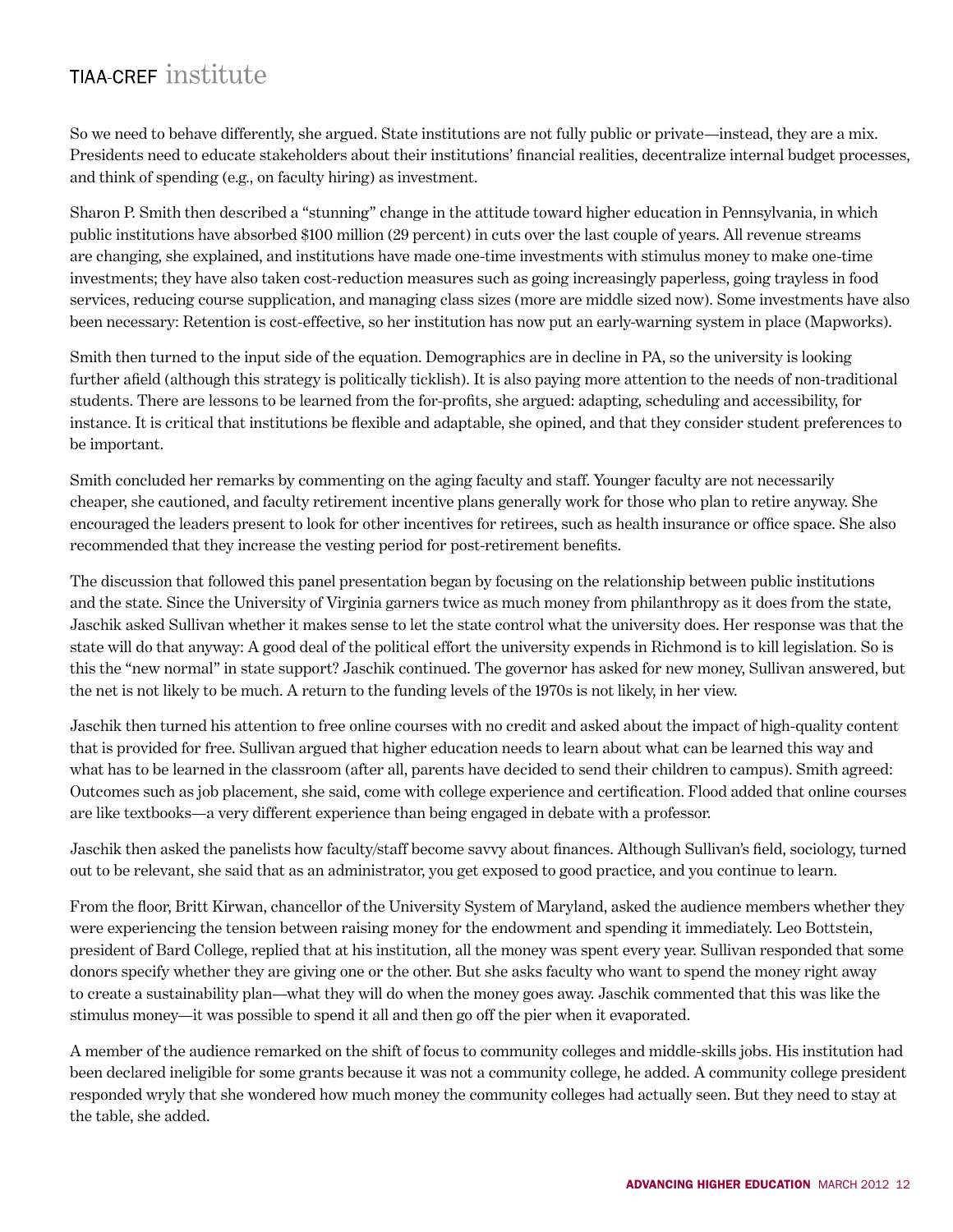### **CONCLUSION**

As Roger Ferguson, president and CEO of TIAA-CREF, noted, higher education in the US plays a vital role in ensuring individuals' and the public good; the nation cannot prosper without a robust and sustainable college and university sector. So it is up to the presidential and board leaders of today to forge ahead against the headwinds of an unevenly slowing global economy, a dismal domestic labor market and depressed housing market, and an aging population. Indeed, their chances of continued vitality are increased in serving their public purposes: to increase learning, help improve the K-12 schools, and work with business to ensure a fit between what businesses need and what colleges and universities produce. But they can do this only if they meet the current and future challenges of leadership.